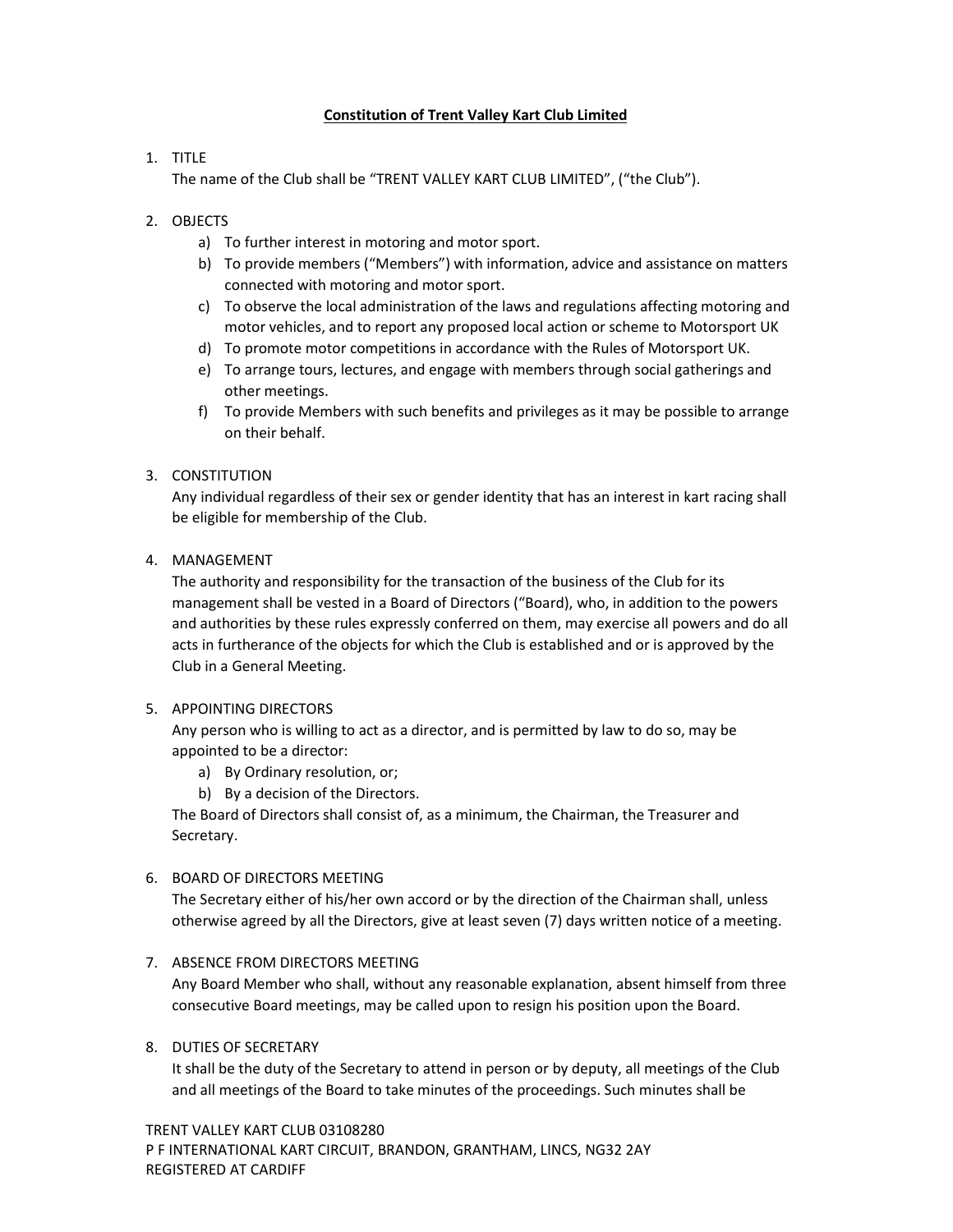documented and presented at the following meeting for review, confirming they represent a true and accurate reflection of the minutes recorded.

### 9. BANKING

All monies of the Club shall be banked by the Treasurer in the name of the Club, and no disbursements shall be made therefrom except in accordance with the form or forms authorised by the Board.

### 10. APPLICATIONS FOR MEMBERSHIP

Applications for Membership of the Club shall be submitted to the Club Competition Secretary with the relevant Application Fee and will immediately be accepted provisionally. Membership will be confirmed upon allocation of a membership number and receipt of the fee.

Membership of the Club shall continue only for the period covered by the current application, and Members shall be subject to re-application each year. All applications must be made by an individual in his own correct name and be signed by the said applicant personally. Applications by persons under the age of 18 years must be countersigned by a parent or guardian.

### 11. MEMBERSHIP OF ANY OTHER CLUB

If a candidate is a Member of another club or organisation, he shall not be entitled to affiliated Membership, whether Honorary, social or otherwise, either free or at a reduced rate.

### 12. NON-PAYMENT

Any Member of the Club who has not paid his Application Fee within two clear months of the date on which it became due shall be notified of the fact in writing, by the Club Competition Secretary or the Treasurer. If, after one month thereafter, any Member who has still failed to pay his application fee may, unless sufficient reason be shown to the satisfaction of the Board, be taken off the Register of Members with immediate effect. No Member, whose application is in arrears, shall be eligible to take part in any competitions organised by the Club and under the rules of Motorsport UK.

#### 13. RESIGNATION

Any Member wishing to resign his membership shall give notice in writing to the Club Competition Secretary on, or before, the date on which his membership would have become due for renewal in any year. Any Member ceasing, voluntarily or otherwise, to be a Member of the Club, shall thereafter cease to have any claim upon the property of the Club or to enjoy any privileges of membership, and shall remain liable for the payment of any debts due or outstanding, to the Club.

#### 14. USE OF CLUB NAME AND ADDRESS

The name and address of the Club shall not be given by a Member as his address for trade, advertising or business purposes, or in connection with any legal proceedings.

#### 15. HONORARY MEMBERS AND SOCIAL MEMBERS

The Board may elect as Honorary Members all Members of the Royal Family, and any persons distinguished for their political, scientific, literary, industrial and administrative capacities, or who have been distinguished in promoting the cause of motoring in general or of the Club in

TRENT VALLEY KART CLUB 03108280 P F INTERNATIONAL KART CIRCUIT, BRANDON, GRANTHAM, LINCS, NG32 2AY REGISTERED AT CARDIFF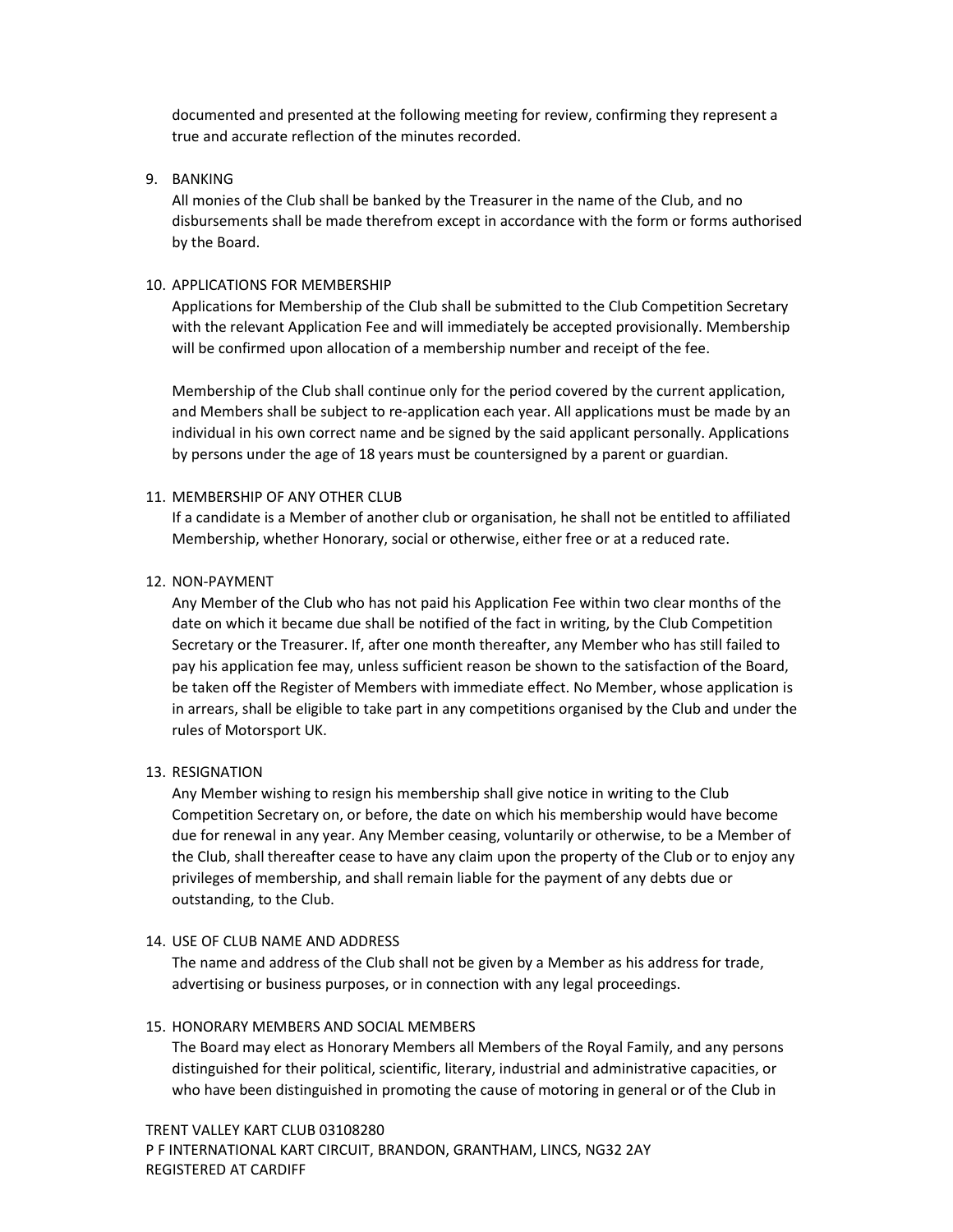particular. The Board may also elect Social Members. Social Members shall not be permitted to take part in any competitions held under the Rules of Motorsport UK.

### 16. EXPULSION OF MEMBERS

If, in the opinion of the Board and in the best interests of the Club, it becomes necessary to ask a member to withdraw from the Club, it shall give 14 days' written notice to the relevant Member giving a clear explanation and reasons for doing so. The Member must be given the chance to reply to any accusation and then the Board will make a decision. If necessary, the expelled member may, within 7 days of the notice, appeal to Motorsport UK whose decision will be final. The Club reserves the right to effect an interim suspension pending any final decision.

### 17. BOARD MEETINGS

The Board Meeting of the club shall be held each month at a date and time to be fixed by the Committee, giving 14 days prior notice of the Meeting. The General Meeting shall:

- a) receive from the Treasurer a full statement of accounts duly audited detailing the receipts and expenditure for the month ending;
- b) receive from the Board a report of the activities of the Club during the said month;
- c) settle any remunerations for the Directors of the Club;
- d) decide on any resolution which may be duly submitted and placed on the Agenda for the meeting as hereinafter provided.

## 18. EXTROADINARY GENERAL MEETINGS

An Extraordinary General Meeting may be convened by direction of the Board, or on a requisition of the Secretary stating the business for which the Extraordinary General Meeting is required and attended by not less than half the appointed Directors. If the meeting so requisitioned is not convened within 14 days, the said Directors may convene such meeting.

#### 19. AGENDA

When Members wish a matter to be discussed at a Board Meeting, the text of such matters must be submitted to the Secretary at least 7 days before the date of such meetings, so that it may be included in the Agenda. No business which is not included in the Agenda shall be discussed at the meeting unless every Board Member present is in favour thereof.

#### 20. VOTING

Every person with a right to be present may exercise one vote. The Chairman, or other Director chairing the meeting, shall not vote except in the exercise of a casting vote. At all Board Meetings, except as provided in Rule 23, a majority of votes decides a resolution.

## 21. RIGHT TO BE PRESENT

No-one can take part in a Board Meeting unless he has been duly elected as a Director of the Club.

## 22. OBSERVANCE AND INTERPRETATION OF RULES

Every Member binds himself to abide by the rules of the club, and also by any modifications thereof made in conformity with such rules, and also to accept as final and binding the decision of the Board in all cases of dispute or disagreement as to the interpretation of these rules.